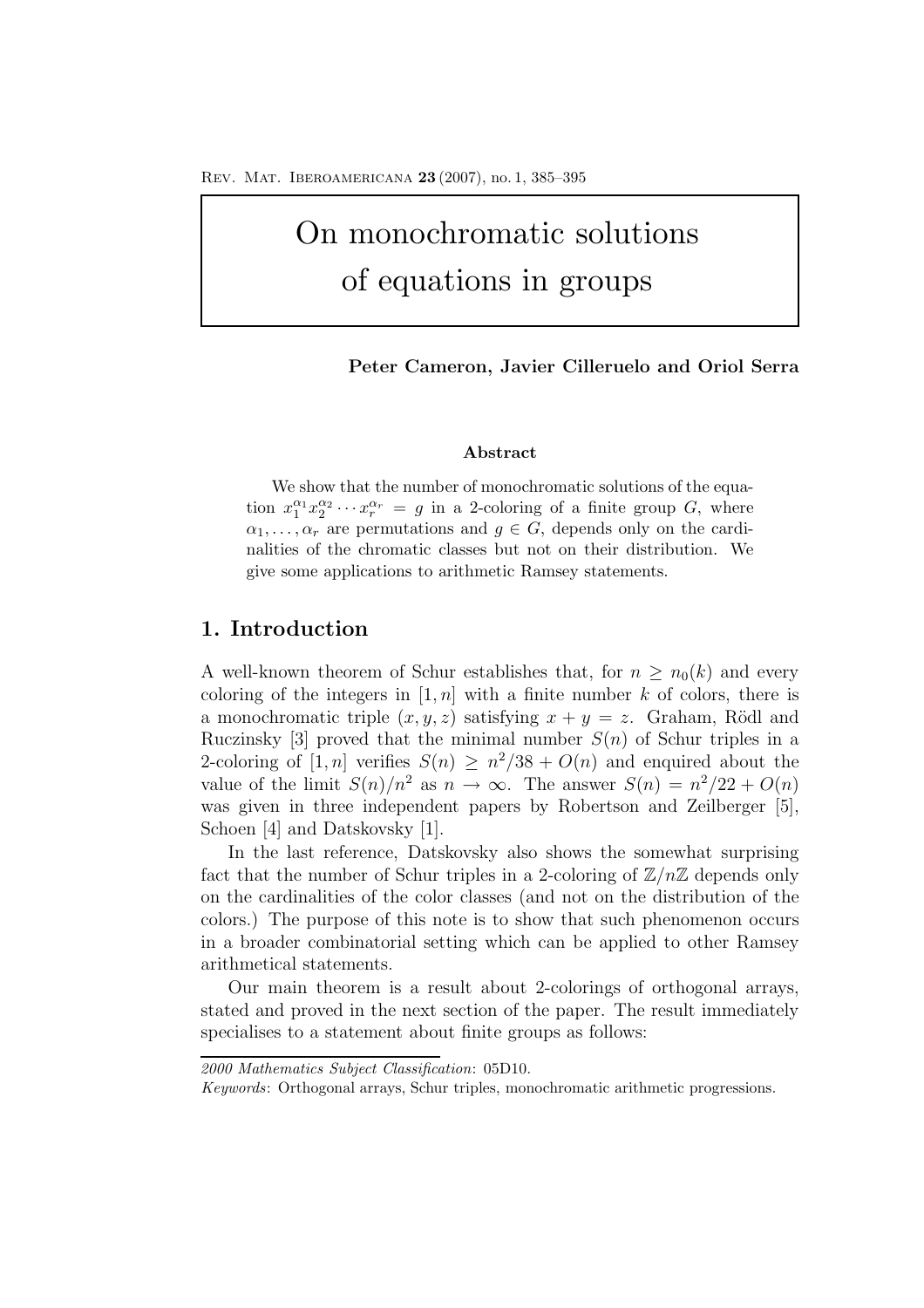**Theorem 1.1** Let G be a finite group,  $\alpha_1, \ldots, \alpha_r$  a set of permutations of G and  $q \in G$ . For any 2-coloring of the elements of G with color classes A and B, let  $A^*$  and  $B^*$  denote the sets of r-tuples  $(x_1, \ldots, x_r)$  satisfying the equation

(1.1) 
$$
x_1^{\alpha_1} x_2^{\alpha_2} \cdots x_r^{\alpha_r} = g,
$$

with all elements in A and B respectively. Then,

$$
|A^*| + (-1)^{r+1}|B^*| = \frac{1}{|G|}(|A|^r + (-1)^{r+1}|B|^r).
$$

Note that this theorem can be specialised to the equation

$$
\alpha_1 x_1 + \alpha_2 x_2 + \dots + \alpha_r x_r = g
$$

in an abelian group G, where  $\alpha_1, \ldots, \alpha_r$  are integers coprime to the order of G.

We present applications of this result in three areas: monochromatic arithmetic progressions, monochromatic Schur triples, and Pythagorean triples. These are discussed in the following three sections of the paper.

### **2. The main theorem for orthogonal arrays and groups**

A set  $S$  of r-vectors with entries in a finite set  $X$  is an orthogonal array of degree r, strength k and index  $\lambda$  if, for any choice of k columns, each k-vector of  $X^k$  appears in these columns exactly in  $\lambda$  vectors of S.

**Theorem 2.1** Let S an orthogonal array of degree r, strength k and index  $\lambda$ . Given a 2-coloring of X with color classes A and B, let  $u_i$  denote the number of r-vectors in S with exactly i elements in A. Then

$$
\sum_{j=0}^{k} {r \choose j} (-1)^j |X|^{r-j} |A|^j = \lambda (u_0 + \sum_{i=k+1}^{r} (-1)^k {i-1 \choose k} u_i).
$$

**Proof.** Let f be a function on the set of subsets of  $\{1,\ldots,r\}$  of cardinality at most k, which assigns to each such subset  $J \subset \{1,\ldots,r\}$  of cardinality at most k a subset  $f(J)$  such that  $J \cap f(J) = \emptyset$  and  $|J| + |f(J)| = k$ .

For each subset  $J \subset \{1,\ldots,r\}$  of cardinality  $j \leq k$ , choose an arbitrary jvector  $(x_i, i \in J) \in A^j$  and an arbitrary  $(k-j)$ -vector  $(x_i, i \in f(J)) \in X^{k-j}$ . Since S is an orthogonal array with strength k and index  $\lambda$ , each such choice determines exactly  $\lambda$  r-vectors of S. In the multiset of the obtained vectors from S, each vector with exactly i entries from A is counted  $\lambda^{(i)}_j$  times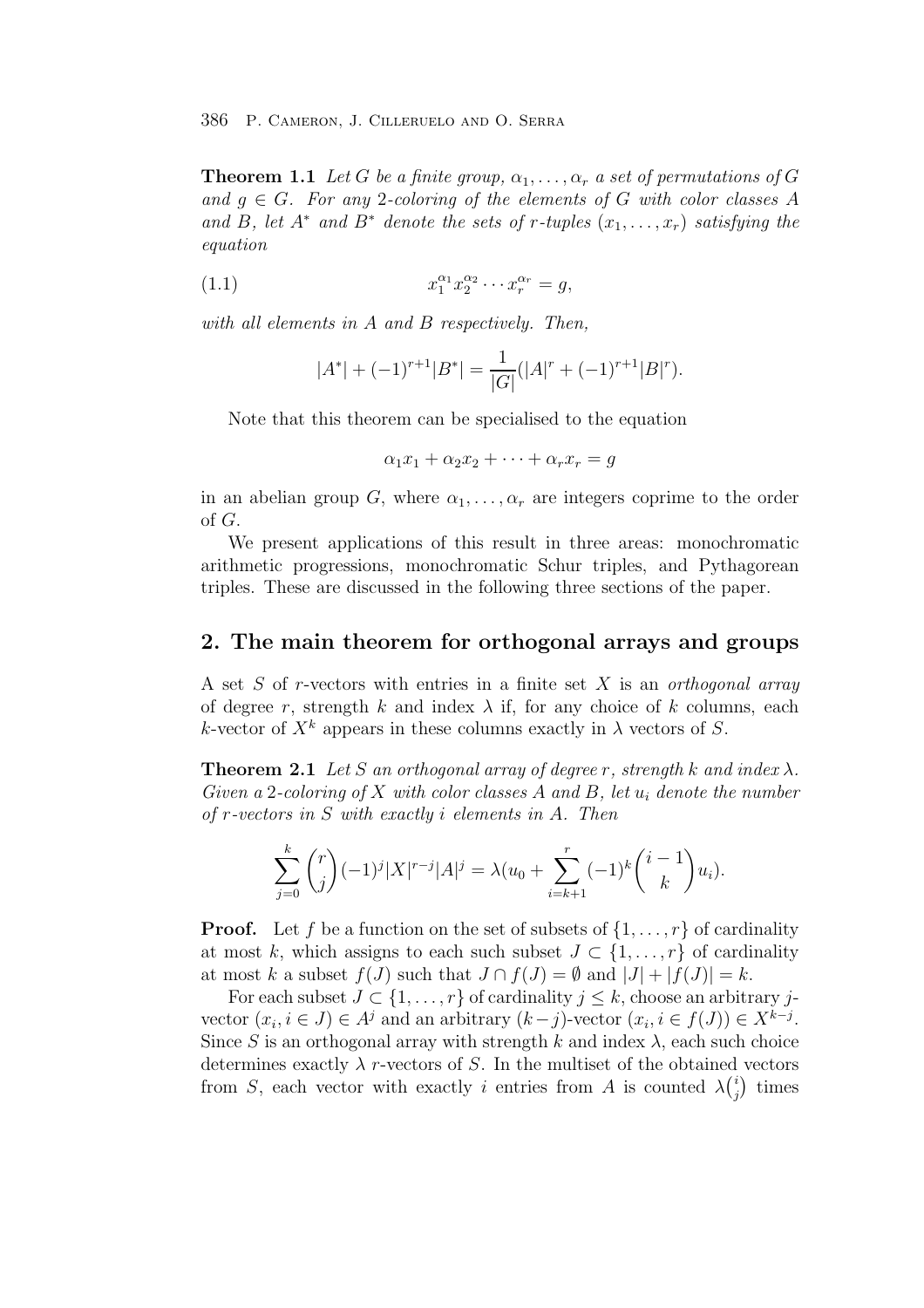(where  $\binom{i}{j} = 0$  if  $0 < j < i$  and  $\binom{0}{0} = 1$ .) Therefore, we get the following linear system in the variables  $u_i$ :

(2.1) 
$$
{r \choose j} |X|^{k-j} |A|^j = \lambda \sum_{i=0}^r {i \choose j} u_i, \ j = 0, 1, ..., k.
$$

The alternating sum of the equations in (2.1) gives

$$
\sum_{j=0}^{k} {r \choose j} (-1)^{j} |X|^{k-j} |A|^{j} = \sum_{j=0}^{k} (-1)^{j} \lambda \sum_{i=0}^{r} {i \choose j} u_{i}
$$

$$
= \lambda \sum_{i=0}^{r} u_{i} \sum_{j=0}^{k} (-1)^{j} {i \choose j}
$$

$$
= \lambda (u_{0} + \sum_{i=k+1}^{r} (-1)^{k} {i-1 \choose k} u_{i}),
$$

as claimed.

Theorem 1.1 is a direct consequence of Theorem 2.1, as the set S of solutions of the equation

$$
x_1^{\alpha_1} x_2^{\alpha_2} \cdots x_r^{\alpha_r} = g,
$$

forms an orthogonal array of degree r, strength  $k = r - 1$  and index  $\lambda = 1$ with entries in G. (Any choice of  $r-1$  of  $x_1, \ldots, x_r$  uniquely determines the last of these elements.)

#### **3. Schur triples**

In a group  $G$ , a *Schur triple* is a triple  $(x, y, z)$  of group elements satisfying  $xy = z$ . More generally, a *Schur r-tuple* has the form  $(x_1, \ldots, x_{r-1}, z)$ , where  $x_1 \cdots x_{r-1} = z.$ 

**Corollary 3.1** Let G be a finite group. For any 2-coloring of the elements of G with color classes A and B, the number of Schur triples  $(x, y, z)$  is

$$
|A|^2 - |A| \cdot |B| + |B|^2.
$$

In particular, there are at least  $n^2/4$  monochromatic Schur triples in any 2-coloring of G.

**Proof.** This is immediate from our main theorem, on taking  $\alpha_1$  and  $\alpha_2$  to be the identity permutation,  $\alpha_3$  to be inversion, and  $g = 1$ . The last sentence follows because the function  $x^2 - x(n - x) + (n - x)^2 = 3x^2 - 3nx + n^2$  has its minimum value when  $x = n/2$ .

Almost exactly the same proof gives the following result: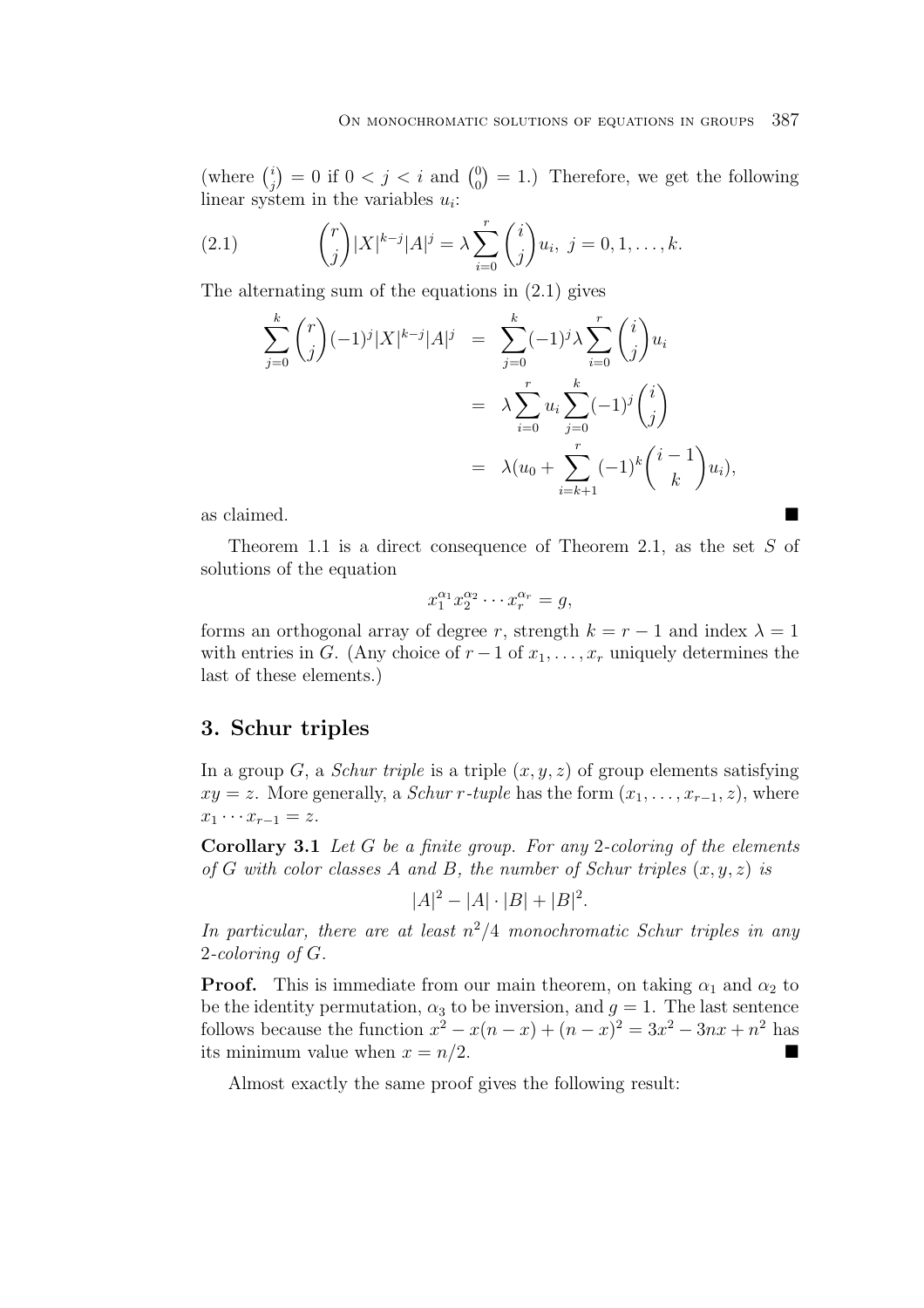**Corollary 3.2 (Datskovsky [1, Corollary 1])** Let  $S_r(A, B, n)$  denote the number of monochromatic Schur r-tuples in a 2-coloring of  $\mathbb{Z}/n\mathbb{Z}$  with color classes A and B. Then, for r odd,

$$
S_r(A, B, n) = \frac{1}{n}(|A|^r + |B|^r).
$$

Our proof is purely combinatorial. A proof can be also obtained by using trigonometric sums as in [1].

#### **4. Arithmetic progressions**

An *arithmetic progression* in a group  $G$  is a set of elements of the form  ${a, ad, ad^2, \ldots, ad^{k-1}}$ . It is degenerate if  $d = 1$  and non-degenerate otherwise.

If the order of G contains no prime factors smaller than  $k$ , then the elements of a non-degenerate arithmetic progression are all distinct. If it contains no prime factors smaller than  $2k - 1$ , then such a progression determines a and d up to just two possibilities, the other being obtained by reading the progression backwards. For if the first two terms are taken to be  $ad^i$  and  $ad^j$ , with  $\{i, j\} \neq \{0, 1\}$  and  $\{i, j\} \neq \{n, n - 1\}$ , then some member of the progression will have the form  $ad^l$  where l is outside the range  $[0, k-1]$ but in the range  $[-(k-1), 2k-2]$ ; but no such element can belong to the interval  $[0, k-1]$  if the order of d is at least  $2k-1$ .

**Corollary 4.1** In any 2-coloring of a group of order coprime to 6, the number of monochromatic 3-term arithmetic progressions with no repeated elements is

$$
\frac{1}{2}(|A|^2 - |A| \cdot |B| + |B|^2 - n),
$$

where A and B are the color classes. In particular, there are at least  $\frac{1}{8}n^2 - \frac{1}{2}n$ such triples.

**Proof.** The set of 3-term arithmetic progressions in a group G of odd order forms an orthogonal array of degree 3, strength 2 and index 1. (To show that a and  $ad^2$  determine d, use the fact that every element of such a group has a unique square root.) We remark that if  $G$  is abelian, then this set can be expressed as in our main theorem, but in the non-abelian case the more general result about orthogonal arrays seems to be needed.

Now as in the proof of Corollary 3.1, there are  $|A|^2 - |A| \cdot |B| + |B|^2$ monochromatic ordered arithmetic progressions of length 3; we have to subtract n (the number of degenerate progressions) and divide by 2 (for the possible orderings of the progression), since the smallest prime divisor of G is at least 5 by assumption.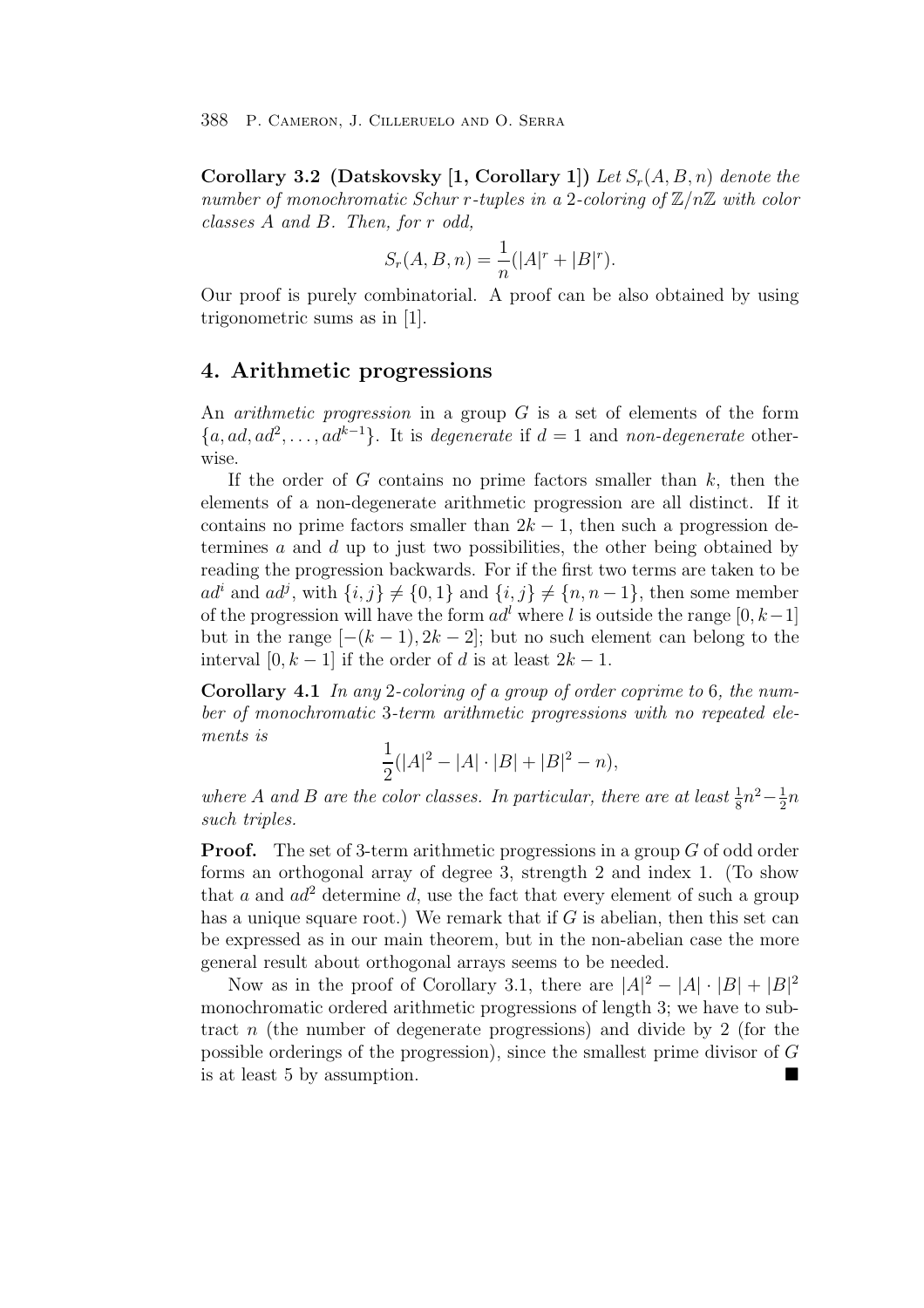The extension to 3-colorings is a little more complicated. We first show the following extension of the main theorem.

**Theorem 4.2** Let G be a finite group,  $\alpha_1, \alpha_2, \alpha_3$  permutations of G and  $g \in G$ . For any 3-coloring of the elements of G with color classes  $A_1, A_2$ and  $A_3$ , let M (Monochromatic) and R (Rainbow) denote the sets of 3-tuples  $(x_1, x_2, x_3)$  satisfying the equation

(4.1) 
$$
x_1^{\alpha_1} x_2^{\alpha_2} x_3^{\alpha_3} = g,
$$

with all elements in the same color, and the three different colors respectively. Then,

$$
|M| = \frac{1}{2} \left( 3(|A_1|^2 + |A_2|^2 + |A_3|^2) - |G|^2 + |R| \right).
$$

**Proof.** Consider the 2-coloring  $G = (A_i \cup A_j) \cup A_k$ . Then

$$
(4.2) \qquad |(A_i \cup A_j)^*| + |A_k^*| = (|A_i| + |A_j|)^2 - (|A_i| + |A_j|)|A_k| + |A_k|^2.
$$

We can write

 $|(A_i \cup A_j)^*| = |A_i^*| + |A_j^*| + |\{3\text{-tuples using the two colors } A_i \text{ and } A_j\}|.$ We write the last term  $X_{ij}$  for short. Then

(4.3) 
$$
|M| = (|A_i| + |A_j|)^2 - (|A_i| + |A_j|)|A_k| + |A_k|^2 - |X_{ij}|.
$$

Adding this identity for  $(i, j, k) = (1, 2, 3), (3, 1, 2)$  and  $(2, 3, 1)$  we have

$$
(4.4) \qquad 3|M| = 3(|A_1|^2 + |A_2|^2 + |A_3|^2) - |X_{12}| - |X_{13}| - |X_{23}|.
$$

On the other hand it is clear that

(4.5) 
$$
|G|^2 = |M| + |X_{12}| + |X_{13}| + |X_{23}| + |R|.
$$

Putting this in the formula above we obtain the theorem.

**Corollary 4.3** Any 3-coloring of a group of order n whose smallest prime divisor is at least 17 has at least

$$
\frac{n^2+15n+32}{48}
$$

monochromatic arithmetic progressions of length 3.

**Proof.** We look at 9-term arithmetic progressions in the group, noting that, by our assumption, each unordered progression can be ordered in just two ways (the reverses of each other).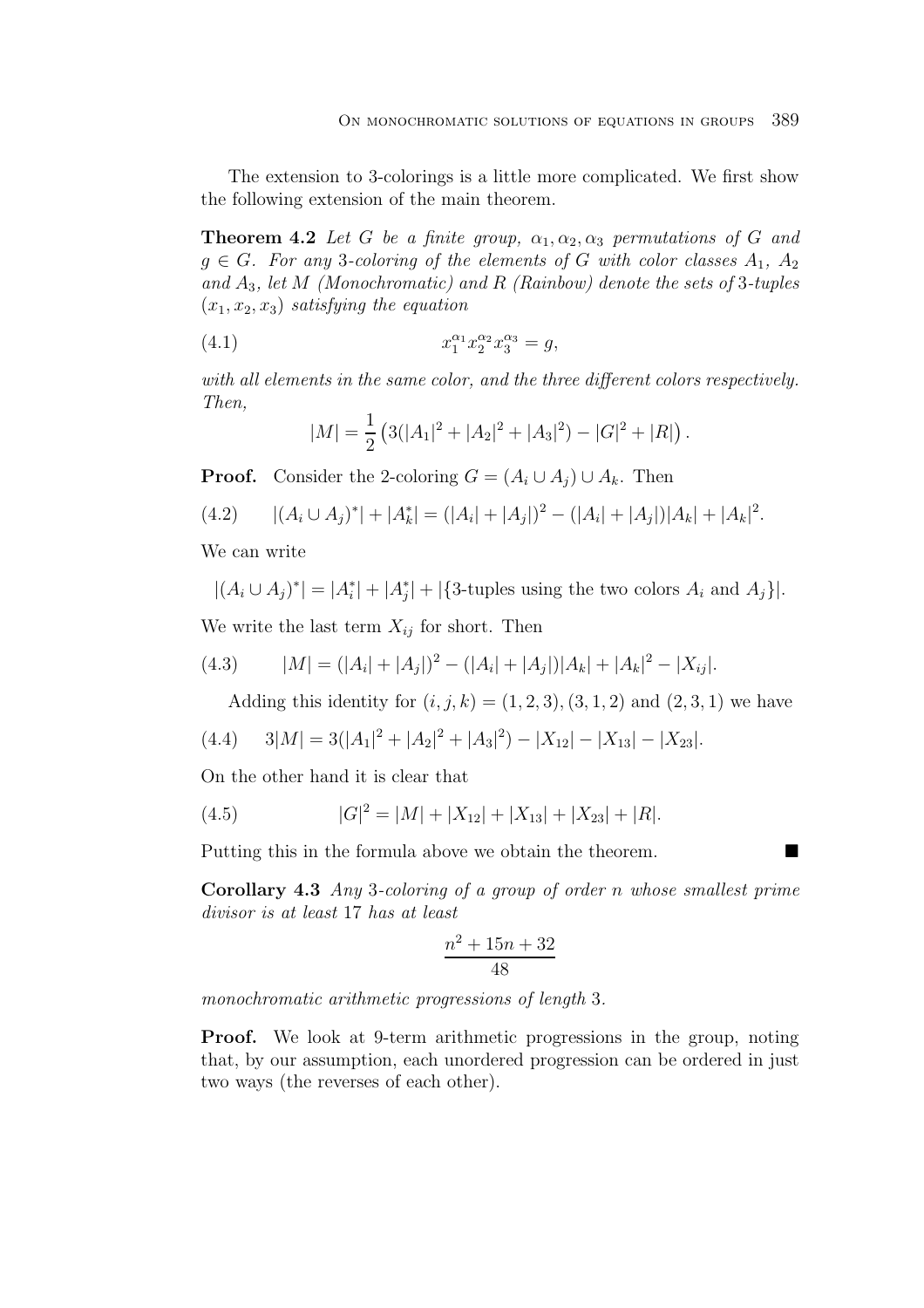In the table below we have marked in bold a monochromatic or rainbow arithmetic progression in each 3-coloring of the 9-tuples. This proves that any 3-coloring of any 9-tuple contains a non-degenerate arithmetic progression of length 3 belonging to M or R.

| $111******$ | 11221221*               | 12122111*                 | $1221213**$                 |
|-------------|-------------------------|---------------------------|-----------------------------|
| $112111***$ | 11221222*               | 12122112*                 | 1221221**                   |
| 1121121**   | 112212231               | $12122113*$               | $1221222**$                 |
| 11211221*   | 112212232               | 121221211                 | $12212231*$                 |
| 11211222*   | 112212233               | 121221212                 | $12212232*$                 |
| $11211223*$ | $1122123**$             | 121221213                 | $1\,2\,2\,1\,2\,2\,3\,3\,*$ |
| $1121123**$ | $112213***$             | 12122122*                 | $122123***$                 |
| $1121131**$ | $11222$ ****            | $12122123*$               | $12213***$                  |
| $1121132**$ | $11223$ ****            | $1212213**$               | $1\,2\,2\,2\,***$ ****      |
| $1121133**$ | $1123$ *****            | $1\,2\,1\,2\,2\,2\,***$   | $1\,2\,2\,3\,1$ * * * *     |
| $112121***$ | $1\,2\,1\,1\,1$ * * * * | $1\,2\,1\,2\,2\,3\,1$ * * | $1\,2\,2\,3\,2\,1$ * * *    |
| 1121221**   | 1211211**               | $12122321*$               | $12232211*$                 |
| $1121222**$ | 12112121*               | 12122322*                 | 12232212*                   |
| $11212231*$ | 12112122*               | 121223231                 | $12232213*$                 |
| 112122321   | $12112123*$             | 121223232                 | $1223223$ **                |
| 112122322   | $1211213**$             | 121223233                 | $12232231*$                 |
| 112122323   | 1211221**               | $1212233**$               | $12232232*$                 |
| 11212233*   | 1211222**               | $12123***$                | 122322331                   |
| $112123***$ | $1211223**$             | $1\,2\,1\,3$ *****        | 122322332                   |
| $11213***$  | $121123***$             | 122111***                 | 122322333                   |
| $1122111**$ | 1211311**               | 1221121**                 | $1223231**$                 |
| 11221121*   | $1211312**$             | 122112211                 | $1223232**$                 |
| 112211221   | 12113131*               | 122112212                 | 122323311                   |
| 112211222   | $12113132*$             | 122112213                 | 122323312                   |
| 112211223   | 121131331               | 12211222*                 | 122323313                   |
| 11221123*   | 121131332               | $12211223*$               | $12232332*$                 |
| $1122113**$ | 121131333               | $1\,2\,2\,1\,1\,2\,3$ **  | $1\,2\,2\,3\,2\,3\,3\,3\,*$ |
| 11221211*   | $121132***$             | $122113***$               | $12233$ ****                |
| 11221212*   | $121133***$             | 1221211**                 | $1\,2\,3\,******$           |
| 11221213*   | $12121***$              | $1221212**$               |                             |

But the number of non-degenerate 9-tuples is  $n^2 - n$  and the number of nondegenerate 3-tuples contained in a 9-tuple is exactly 16 (corresponding to positions  $(1, 2, 3), \ldots, (7, 8, 9), (1, 3, 5), \ldots, (5, 7, 9), (1, 4, 7), \ldots, (3, 6, 9),$ and  $(1, 5, 9)$ . Then

$$
|M| + |R| \ge \frac{p^2 - p}{16} + p,
$$

where the last  $p$  counts the degenerate progressions. We obtain the result adding the two inequalities.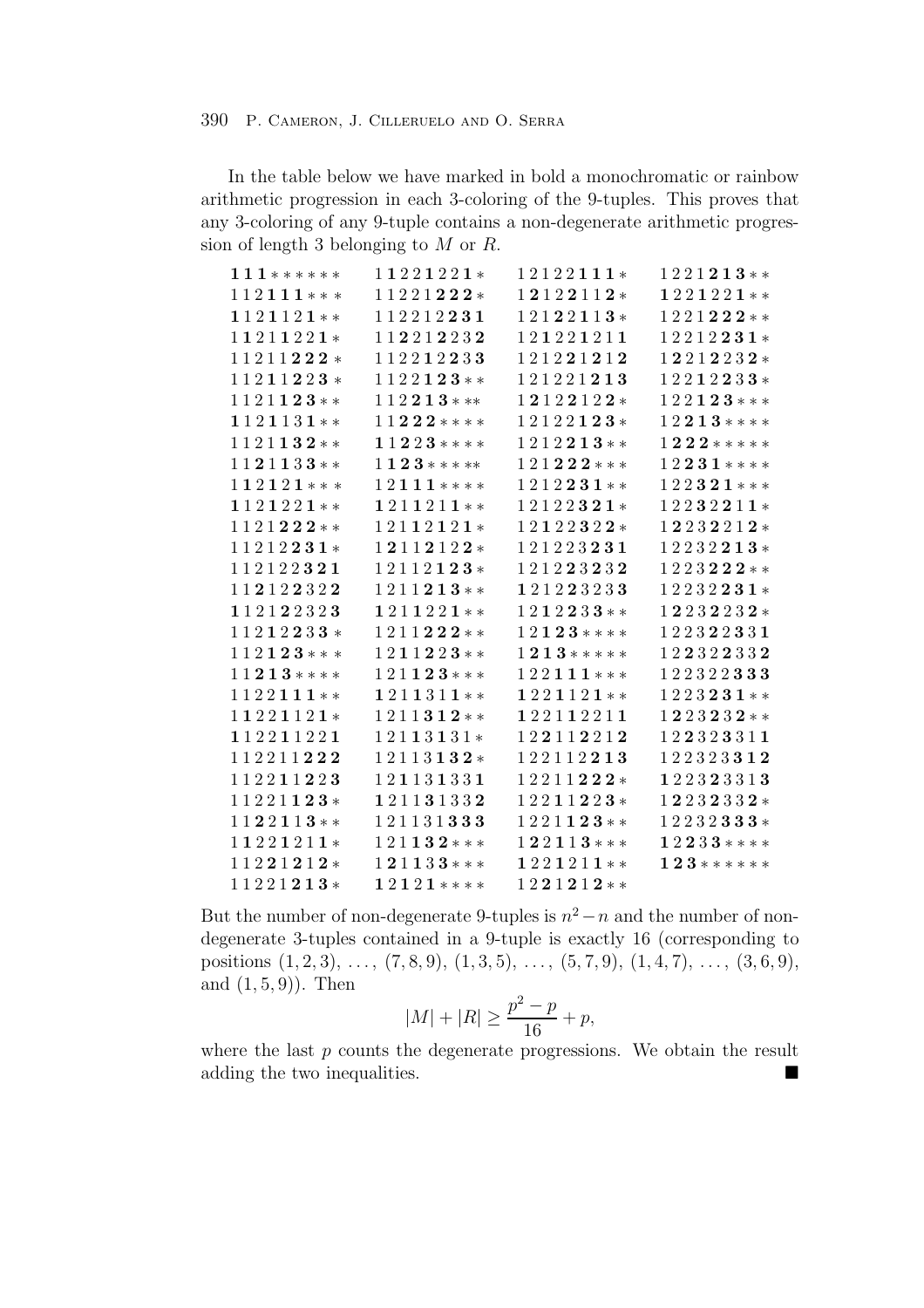**Remark** The result of this theorem can be improved. For example, a similar table shows that, in any 3-colored 11-term arithmetic progression, we can find at least two 3-term arithmetic progressions which are either monochromatic or rainbow. This improves the factor  $1/16$  in the proof to  $2/25$ , and  $1/48$  in the result of the theorem to  $2/75$ .

Computation using GAP [2] shows that this can be further improved. The best fraction we found to replace the constant 1/16 was 7/60, which is demonstrated by the fact that any 3-colored 28-term arithmetic progression contains at least 32 monochromatic or rainbow 3-term progressions.

Of course, these improvements require further restrictions on the group: in the last case, we have to assume that the smallest prime divisor of the group order is at least 59.

This suggests the combinatorial problem:

What can be said about the function  $f(n)$ , the least number m such that any 3-coloured m-term arithmetic progression contains at least n monochromatic or rainbow 3-term progressions?

For 4-term arithmetic progressions we have the following result:

**Theorem 4.4** Any 2-coloring of a group of order n whose smallest prime divisor is at least 13 has at least  $\frac{n^2-16n+15}{40}$  monochromatic arithmetic progressions of length 4.

**Proof.** The set of four-term arithmetic progressions in G (including the degenerate ones  $(a, ad, ad^2, ad^3)$  with  $d = 1$ ) forms an orthogonal array of degree  $r = 4$ , strength  $k = 2$  and index  $\lambda = 1$  of 4-tuples, since any element of G has a unique square root or cube root. By Theorem 2.1 we have

(4.6) 
$$
n^2 - 4n|A| + 6|A|^2 = u_0 + u_3 + 3u_4,
$$

where, as in Theorem 2.1, A is one of the color classes and  $u_i$  is the number of solutions with exactly i elements from A. By exchanging the role of  $A$ and  $B$  we get

(4.7) 
$$
n^2 - 4n|B| + 6|B|^2 = u_4 + u_1 + 3u_0.
$$

By adding  $(4.6)$  and  $(4.7)$  we have

(4.8) 
$$
6(|A|^2 + |B|^2) - 2n^2 = 4(u_0 + u_4) + (u_1 + u_3).
$$

The identity  $u_0 + u_1 + u_2 + u_3 + u_4 = n^2$  gives

(4.9) 
$$
u_0 + u_4 = \frac{u_2}{3} + 2(|A|^2 + |B|^2) - n^2 \ge \frac{u_2}{3} + 1.
$$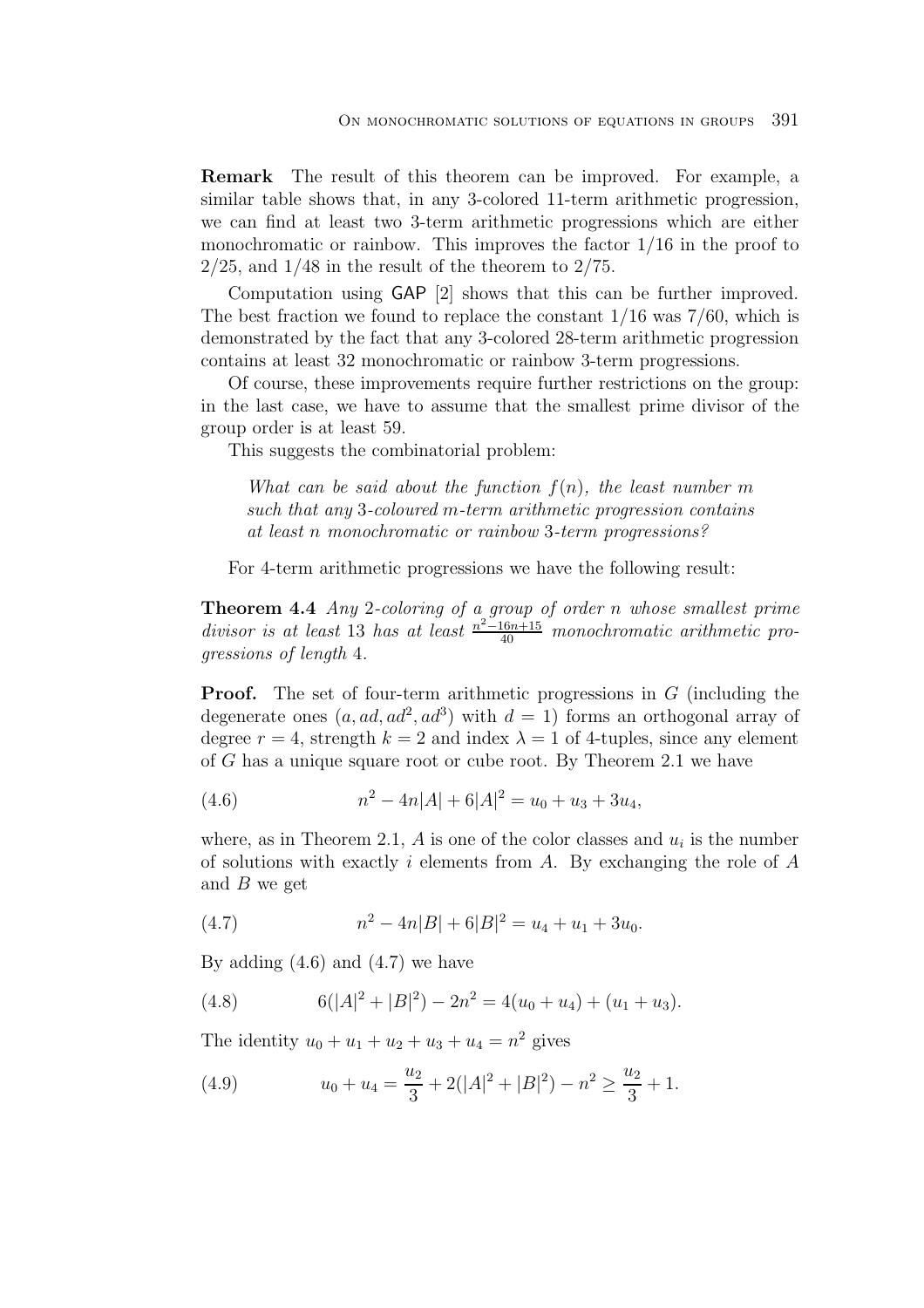Let us show that

(4.10) 
$$
u_0 + u_2 + u_4 \ge \frac{n^2 - n}{5} + n.
$$

Note that each arithmetic progression of length 7 contains at least one arithmetic progression counted in  $u_0 + u_2 + u_4$  (see the table below).

$$
\begin{array}{cccccccc} 11111*** & 11122** & 11212** & 12111122 & 122211* \\ 1112111 & 1121111 & 1122*** & 12112** & 1222121 \\ 1112112 & 1121112 & 121111* & 1212*** & 1222122 \\ 111212* & 112112* & 1211121 & 1221*** & 12222** \end{array}
$$

On the other hand, each 4-term progression is contained in five 7-progressions, those in which it occurs in positions  $(1, 2, 3, 4), \ldots, (4, 5, 6, 7)$  or  $(1, 3, 5, 7)$ . Since there are  $n(n-1)$  non-degenerate 7-progressions and n degenerate ones, we get inequality  $(4.10)$ . Combining  $(4.10)$  and  $(4.8)$  we obtain

$$
u_0 + u_4 \ge \frac{n^2 + 4n + 15}{20}.
$$

Our assumptions also show that a given 4-set which is an arithmetic progression occurs as such in just two orders, one the reverse of the other. This gives the lower bound

$$
\frac{n^2-16n+15}{40}
$$

for the number of monochromatic 4-progressions.

**Remark.** Just as for Theorem 4.2, this can be improved. We found by a similar computation that among progressions of length 33 we can always find at least 40 four-term progressions with the patterns counted by  $u_0 +$  $u_2 + u_4$ ; this allows us to replace the constant  $1/5$  by 8/33. As before, we can formulate a combinatorial problem here.

## **5. Pythagorean triples**

Corollary 3.1 can be used to count the number of Pythagorean triples in  $\mathbb{Z}/p\mathbb{Z}$ . A Pythagorean triple is any 3-tuple  $(x^2, y^2, z^2)$  satisfying  $x^2+y^2=z^2$ , and is non-degenerate if  $xyz \neq 0$ . For any  $r \neq 0$ , we define  $\epsilon_p(r) = 1$  if the equation  $x^2 \equiv r \pmod{p}$  has solution and  $\epsilon_p(r) = 0$  otherwise. Theorem 5.1, Theorem 5.2 and Corollary 5.3 are well known but these proofs are new.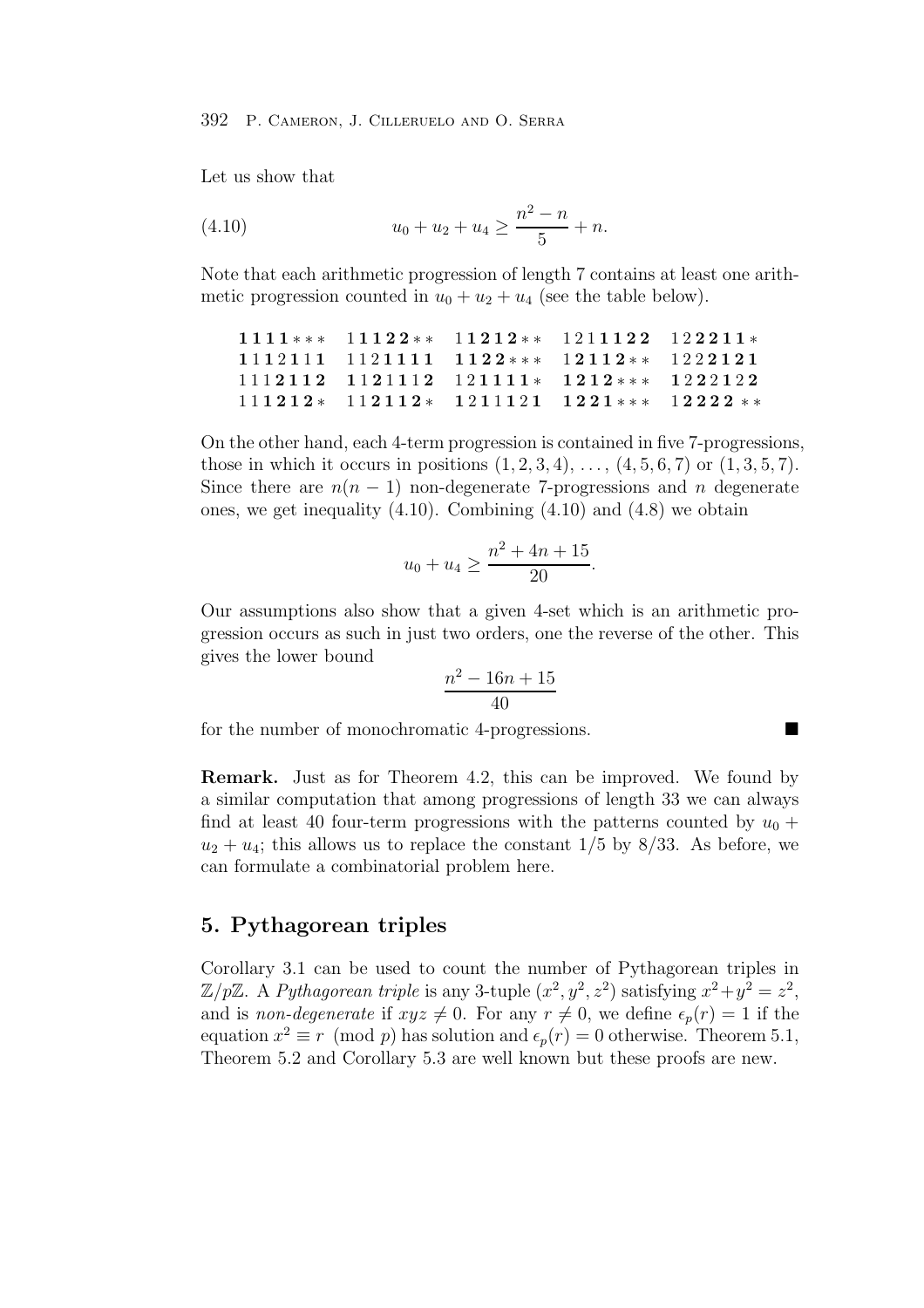**Theorem 5.1** Let p be an odd prime. The number of Pythagorean triples in  $\mathbb{Z}/p\mathbb{Z}$  is

$$
\frac{(p+1)(p+3)}{8} + \epsilon_p(-1)\frac{p-1}{4}
$$

and the number of non-degenerate Pythagorean triples in  $\mathbb{Z}/p\mathbb{Z}$  is

$$
\frac{(p-1)(p-3)}{8} - \epsilon_p(-1)\frac{p-1}{4}.
$$

**Proof.** Consider the 2-coloring of  $\mathbb{Z}/p\mathbb{Z}$  given by  $\mathbb{Z}/p\mathbb{Z} = S \cup N$  with  $S = \{x^2 : x \in \mathbb{Z}/p\mathbb{Z}\}\$  the set of squares and  $N = (\mathbb{Z}/p\mathbb{Z}) \setminus S$ . Denote by  $U_i$ the set of Schur triples with exactly i elements in  $S$ , so that  $U_3$  is the set of Pythagorean triples. By Corollary 3.2 we have

$$
|U_0| + |U_3| = \left(\frac{p+1}{2}\right)^2 - \left(\frac{p+1}{2}\right)\left(\frac{p-1}{2}\right) + \left(\frac{p-1}{2}\right)^2 = \frac{p^2+3}{4}.
$$

Let  $U_3' = \{(a, b, c) \in U_3 : abc = 0\}$ . For r a non quadratic residue modulo p, the map  $(a, b, c) \mapsto (ra, rb, rc)$  is a bijection between  $U_0$  and  $U_3 \setminus U'_3$ . Therefore,

$$
|U_3| = |U_0| + |U'_3| = \frac{p^2 + 3}{8} + \frac{|U'_3|}{2}.
$$

The triples in  $U_3'$  are

$$
(0,0,0), \{ (0,x,x) : x \in S \setminus \{0\} \}, \{ (x,0,x) : x \in S \setminus \{0\} \}
$$

and, if  $-1 \in S$ ,  $\{(x, -x, 0), x \in S\}$ , so that

$$
|U_3'| = p + \epsilon_p(-1)\frac{p-1}{2},
$$

which gives the result.

Of course it is well known for which primes p the equation  $x^2 \equiv -1$  $p$  has a solution, but we want to present it as a consequence of the next result.

**Theorem 5.2** For any  $t \neq 0$  let  $R_p(t)$  denote the set of the pairs  $(x^2, y^2) \in$  $\mathbb{Z}_p \setminus \{0\}$  such that  $x^2 + y^2 = t$ . Then

$$
|R_p(t)| = \frac{p+1-2\epsilon_p(-1)}{4} - \epsilon_p(t).
$$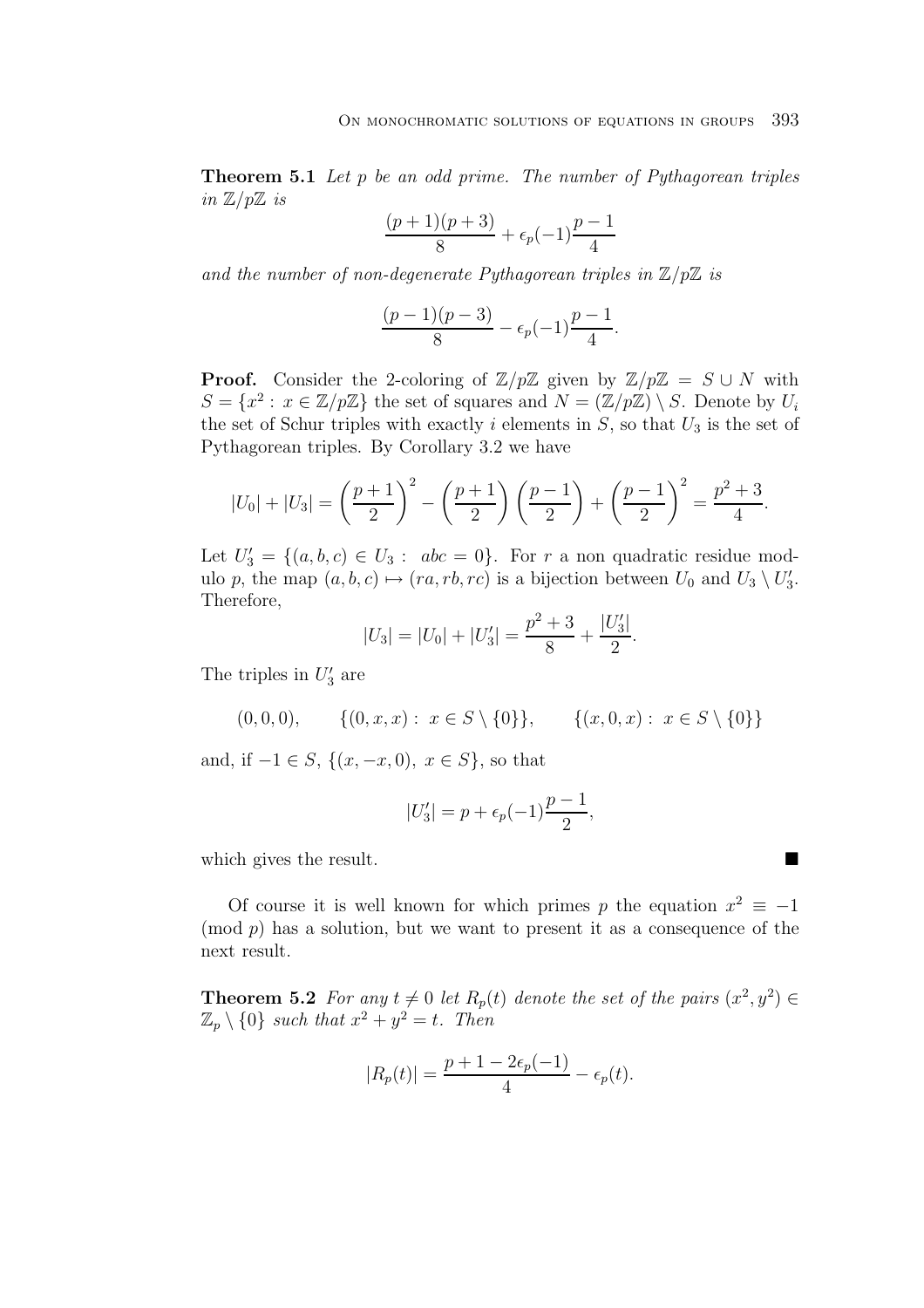**Proof.** There exists an obvious bijection between  $R_p(t)$  and  $R_p(t')$  if  $t, t'$ are quadratic residues or are both non quadratic residues. If t is a quadratic residue we have that

$$
|\{(x^2, y^2, z^2), x^2 + y^2 = z^2, xyz \neq 0\}| = \sum_{\substack{r \text{ quadratic} \\ \text{residue}}} |R_p(r)| = |R_p(t)| \frac{p-1}{2}
$$

and we obtain the theorem by applying the result obtained in theorem 5.1.

If  $t$  is a non quadratic residue we can write

$$
\left(\frac{p-1}{2}\right)^2 = \sum_{\substack{r \text{ quadratic} \\ \text{residue}}} |R_p(r)| + \sum_{\substack{r \text{ non quadratic} \\ \text{residue}}} |R_p(r)| + |R_p(0)|
$$

$$
= \frac{(p-1)(p-3)}{8} - \epsilon_p(-1)\frac{p-1}{4} + \frac{p-1}{2}|R_p(t)| + \epsilon_p(-1)\frac{p-1}{2},
$$

and we can compute  $|R_p(t)|$ .

**Corollary 5.3** For any odd prime p we have

$$
\left(\frac{-1}{p}\right) = (-1)^{\frac{p-1}{4}}, \qquad \left(\frac{2}{p}\right) = (-1)^{\frac{p^2-1}{8}}.
$$

**Proof.** To calculate  $\left(\frac{-1}{p}\right)$ , observe

$$
|R_p(1)| = \frac{p+1-2\epsilon_p(-1)}{4} - 1
$$

must be an integer. To calculate  $\left(\frac{2}{n}\right)$  $\left(\frac{2}{p}\right)$ , notice that

$$
|R_p(2)| = \frac{p+1-2\epsilon_p(-1)}{4} - \epsilon_p(2)
$$

is always an odd number because

$$
x^2 + y^2 = y^2 + x^2 = 2
$$

give two solutions except in the case  $1 + 1 = 2$ .

**Acknowledgement** The authors are grateful to M. W. Newman who suggested the possibility of improving Theorems 4.2 and 4.4 along the lines given in the remarks following those theorems.